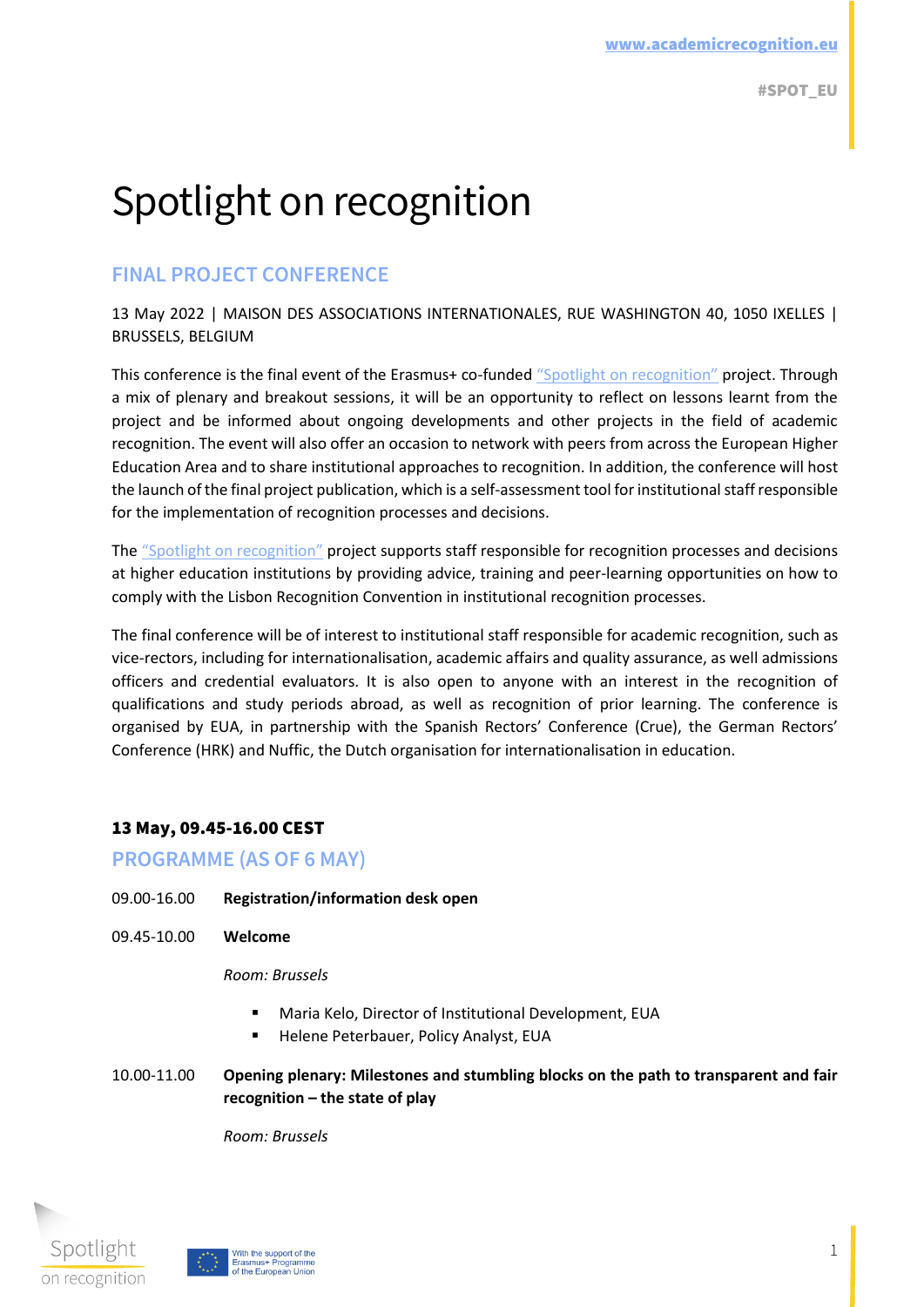A crucial precondition for educational mobility across Europe and beyond is wellfunctioning, fair and transparent recognition of foreign qualifications and study periods abroad, in compliance with the Lisbon Recognition Convention. However, more than two decades since the adoption of the convention, recognition practices still fall short of expectations. This session looks into the underlying reasons for this and points to potential ways forward.

- Katia Dolgova Dreyer, Secretary to the Steering Committee for Education, Education Department – Directorate of Democratic Participation, Council of Europe
- Jakub Grodecki, Vice President, European Students' Union (ESU)
- Jenneke Lokhoff, Senior Policy Officer, Nuffic, Netherlands and President of ENIC-NARIC Networks
- **E** Chaired by Helene Peterbauer, Policy Analyst, European University Association (EUA)

#### 11.00-11.30 **Networking coffee**

*Room: Bar*

11.30-12.30 **Parallel sessions**

*Rooms: Brussels and Roma* 

Se[e list of breakout sessions](https://eua.eu/images/Breakout_session_abstracts.pdf) for more details.

12.30-13.30 **Lunch**

*Room: Bar*

13.30-14.30 **Parallel sessions**

*Rooms: Brussels and Roma*

Se[e list of breakout sessions](https://eua.eu/images/Breakout_session_abstracts.pdf) for more details.

14.30-15.00 **Networking coffee**

*Room: Bar*

#### 15.00-16.00 **Closing plenary: Towards a recognition culture**

#### *Room: Brussels*

Following up on the topic of the first plenary, this session attempts a visionary look at what "recognition culture" could look like in practice across higher education institutions and at the regional, national and international level. Panellists will discuss what can be learnt from the recognition of prior learning and the concept of "quality culture", known from quality assurance. The session will also explore which preconditions are needed for a universally understood and applied understanding of academic recognition that takes